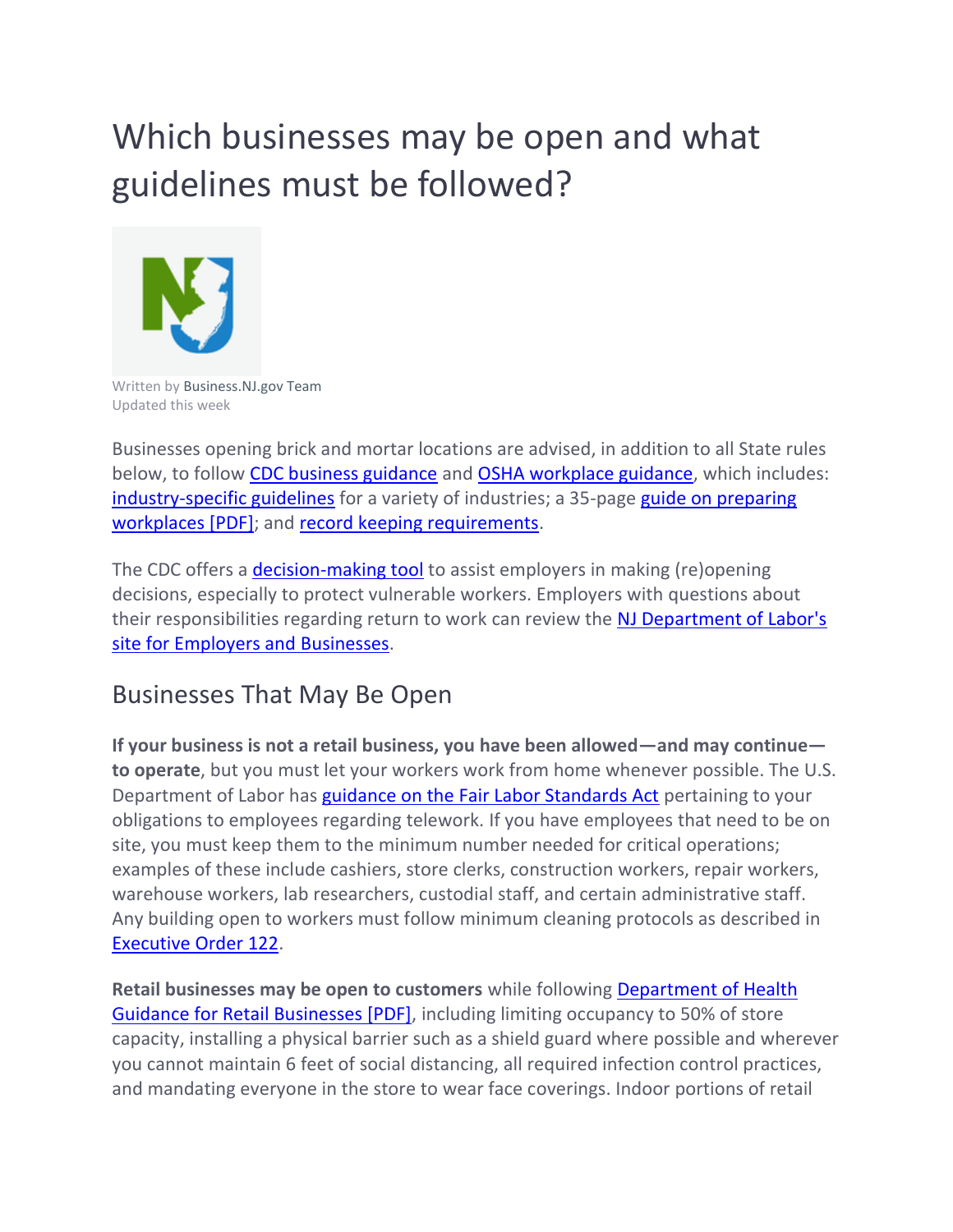shopping malls may be open, while common areas such as communal seating and food courts and entertainment businesses must remain closed.

**Bars and restaurants are open for drive-through, delivery takeout, and outdoor dining,**  while following [Department of Health Guidance for Bars and Restaurants \[PDF\]](https://www.nj.gov/health/cd/documents/topics/NCOV/COVID_Restaurants_Bars.pdf) and [Department of Health Protocols for Outdoor Dining \[PDF\].](http://d31hzlhk6di2h5.cloudfront.net/20200629/6a/d8/44/66/d7945d996f883dcaaab0c3bc/DOH_Revised_Dining_Guidance.pdf) The reopening of indoor dining spaces has been indefinitely postponed; indoor dining is not currently allowed.

**Microbreweries and brewpubs may be open for home delivery**. Depending on the type of license they hold, outdoor service may also be allowed; business owners should consult Executive Orders [150](https://www.nj.gov/infobank/eo/056murphy/pdf/EO-150.pdf) and [157](https://www.nj.gov/infobank/eo/056murphy/pdf/EO-157.pdf) and the [Division of Alcoholic Beverage Control's](https://www.nj.gov/oag/abc/downloads/SR_2020-10_Executed-Temporary-Extension-Permits.pdf)  [ruling \[PDF\]](https://www.nj.gov/oag/abc/downloads/SR_2020-10_Executed-Temporary-Extension-Permits.pdf) to determine if they qualify.

**Personal care businesses may be open**. These include: beauty salons; barber shops; cosmetology shops; day spas (but not saunas, steam rooms, or shared bathing facilities) and medical spas which solely perform elective and cosmetic medical procedures; electrology facilities; hair braiding shops; massage parlors; nail salons; tanning salons; and tattoo parlors. Licensed businesses must abide by the Division of Consumer Affairs' [comprehensive safety standards for Cosmetology, Massage, and Bodywork licensees](http://d31hzlhk6di2h5.cloudfront.net/20200613/34/55/d5/c3/a236d5db6071d4381b57705c/DCA_AO_2020-09.pdf)  [\[PDF\],](http://d31hzlhk6di2h5.cloudfront.net/20200613/34/55/d5/c3/a236d5db6071d4381b57705c/DCA_AO_2020-09.pdf) including providing services by appointment only, prescreening and temperature checks of clients and staff, and staff-client pairs remaining at least 6 feet apart unless separated by physical barriers. Tattoo and tanning facilities must follow [Department of](http://d31hzlhk6di2h5.cloudfront.net/20200613/70/c6/90/2f/4129f8640e975cab3ee5ec96/AO_20-015.pdf)  [Health standards for tanning and body art establishments \[PDF\].](http://d31hzlhk6di2h5.cloudfront.net/20200613/70/c6/90/2f/4129f8640e975cab3ee5ec96/AO_20-015.pdf) Everyone in a personal care business must wear a face covering; clients may receive services that require the removal of a face covering, provided that clients wear a face covering at all times before and after the service.

**Child care centers may be open to all clients**. The [Department of Children and Families'](https://www.nj.gov/dcf/news/Final.CC.Health.and.Safety.Standards.pdf)  [Child Care Safety Requirements \[PDF\]](https://www.nj.gov/dcf/news/Final.CC.Health.and.Safety.Standards.pdf) specify rules which centers must abide, and each child care center must submit an attestation to the Department of Children and Families no later than 24 hours prior to the anticipated opening date, or in the case of previously operating emergency child care centers, within fourteen days of the effective date of [Executive Order No. 149,](https://www.nj.gov/infobank/eo/056murphy/pdf/EO-149.pdf) attesting that it will follow all applicable health and safety standards.

**All outdoor recreational and entertainment businesses may be open**, including outdoor amusement parks and outdoor water parks as of July 2, 2020, following Department of Health [Standards for Pools and Aquatic Recreation Facilities \[PDF\]](https://nj.gov/health/legal/covid19/7-1-2020_20-022ExecDirWAttachmentsPools.pdf) and [Standards for Outdoor Amusement and Water Parks \[PDF\],](https://nj.gov/health/legal/covid19/7-1-2020_20-023ExecDirAmusementWPwAttach.pdf) including that park attendance must be kept at 50% of capacity, face coverings are required of all staff and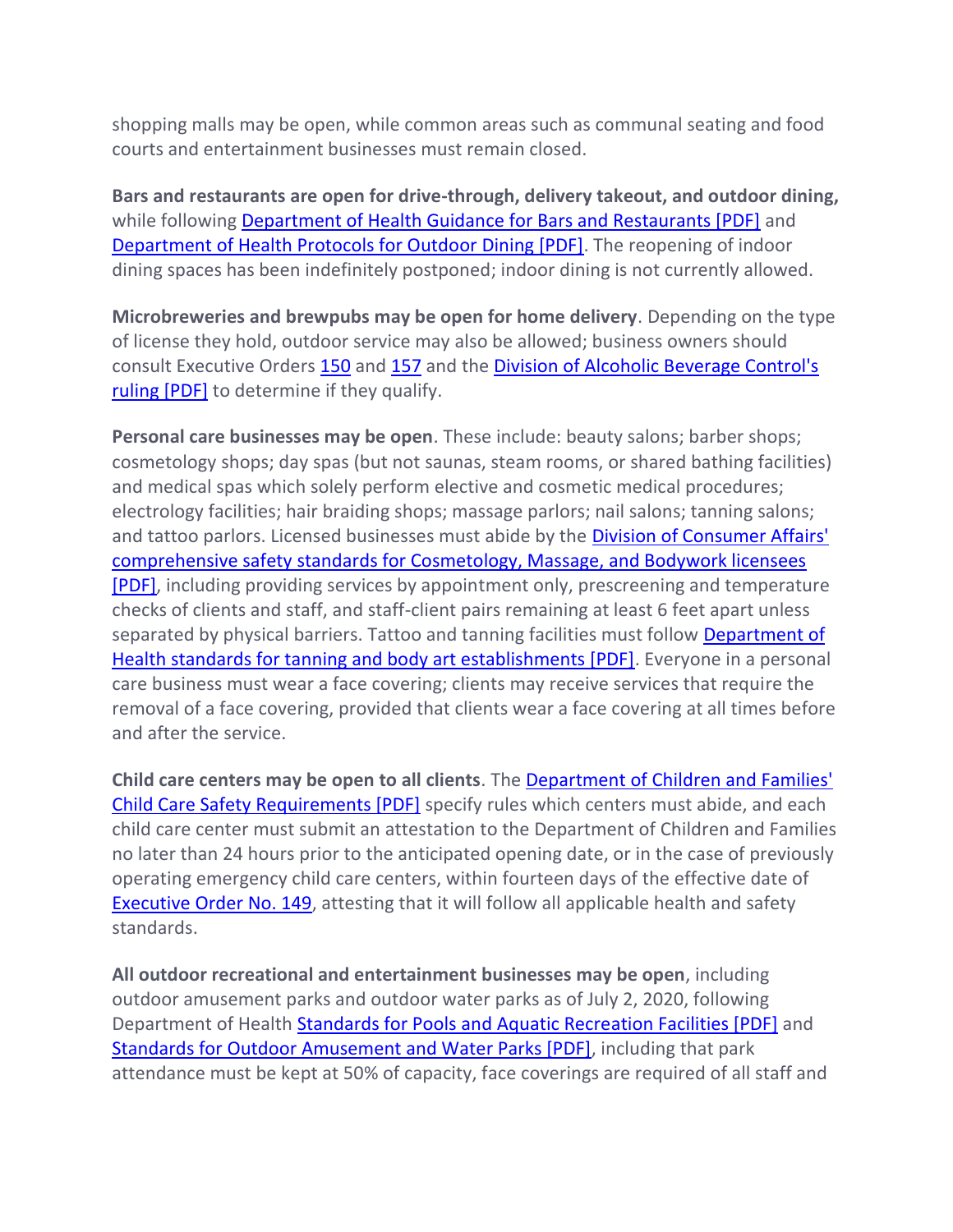attendees where practicable, and rides must be configured to ensure 6 feet distance between groups and those waiting for rides.

**Indoor recreational facilities, museums, and aquariums may be open**, following all requirements of Executive Orders [157](https://urldefense.com/v3/__http:/d31hzlhk6di2h5.cloudfront.net/20200626/bd/e2/5a/21/e985afde33502a8d776c8536/EO-157.pdf__;!!J30X0ZrnC1oQtbA!aWhYjqHZLfkBtVn36EulIX7uMpOuQ1oB86ws90jlXI82FMMKYtLBxXSj2T0ege-MDbY%24) and [158,](https://nj.gov/infobank/eo/056murphy/pdf/EO-158.pdf) including 25% capacity and required face coverings. Examples of indoor recreational facilities include indoor bowling alleys, batting cages, shooting ranges, and arcades, and facilities for activities like dance, karate, arts and crafts, music lessons, theatre programs, gymnastics, indoor tennis, and yoga. Pools may be open and must follow requirements in Executive Orders [153](https://www.nj.gov/infobank/eo/056murphy/pdf/EO-153.pdf) and [157](https://www.nj.gov/infobank/eo/056murphy/pdf/EO-157.pdf) and the Department of Health [Standards for Pools and Aquatic Recreation Facilities](https://nj.gov/health/legal/covid19/7-1-2020_20-022ExecDirWAttachmentsPools.pdf)  [\[PDF\],](https://nj.gov/health/legal/covid19/7-1-2020_20-022ExecDirWAttachmentsPools.pdf) including implementing a COVID-19 Pool Operation Prevention Plan. Any activity in **gyms, fitness centers, or health facilities must comply with protocols for individualized training sessions** in **Section 10 of Executive Order 157**, including limiting training to an individual and their household members, separated by room or floor-toceiling barriers. Gyms and fitness centers must remain closed for all other purposes, including classes. Indoor entertainment venues such as movie theaters, performing arts centers, concert venues, and nightclubs remain closed. Indoor amusement parks and water parks remain closed.

**Casinos may be open**, at 25% capacity and following all requirements from Executive Orders [157](https://www.nj.gov/infobank/eo/056murphy/pdf/EO-157.pdf) and [158,](https://www.nj.gov/infobank/eo/056murphy/pdf/EO-158.pdf) the [Division of Gaming Enforcement,](https://www.nj.gov/oag/ge/casinoreopeningplans.html) and reopening protocols from [the Casino Association of New Jersey,](https://www.nj.gov/oag/ge/docs/EmergencyOrders/CANJFinalPlan_063020.pdf) and they must submit a reopening plan to the Division of Gaming Enforcement. Racetracks may be open for in-person bets, including at their sportsbooks and lounges, as long as they abide by applicable gathering limits.

**Golf courses may be open** as long as they adopt policies that include: tee times at least 16 minutes apart; limiting golf carts to a single occupant; restricting players' ability to touch the flagstick, hole, and other surfaces; and requiring face coverings, sanitization, and social distancing. Four player tee-times, forecaddies, equipment rentals, and restrooms are allowed. Refer to Executive Orders [133](http://d31hzlhk6di2h5.cloudfront.net/20200429/30/b2/76/66/bd35b900f49bc713ce84d439/EO-133.pdf) and [147](http://d31hzlhk6di2h5.cloudfront.net/20200518/28/d4/c3/3a/e15d96f4636d5800ea23c10c/EO-147.pdf) for all requirements.

**Recreational campgrounds, both public and private, may be open. Certain other outdoor recreational areas and businesses may operate as well,** within a capacity limit of 25 individuals**.** These include batting cages and golf ranges, shooting and archery ranges, horseback riding, private tennis clubs, and community gardens. Refer to [Executive Order 147](http://d31hzlhk6di2h5.cloudfront.net/20200518/28/d4/c3/3a/e15d96f4636d5800ea23c10c/EO-147.pdf) for all requirements.

**Municipal and private-club swimming pools may be open**. [Department of Health Pool](https://nj.gov/health/ceohs/documents/phss/Guidance_for_Operating_Pool_Bathing_Facilities_During_COVID-19.pdf)  [Standards \[PDF\]](https://nj.gov/health/ceohs/documents/phss/Guidance_for_Operating_Pool_Bathing_Facilities_During_COVID-19.pdf) must be followed, which include but are not limited to: reduced capacity, social distancing in and out of the water, staff fever screening, and maintaining a patron sign-in sheet. Prior to June 22, pool facilities have been allowed to be open for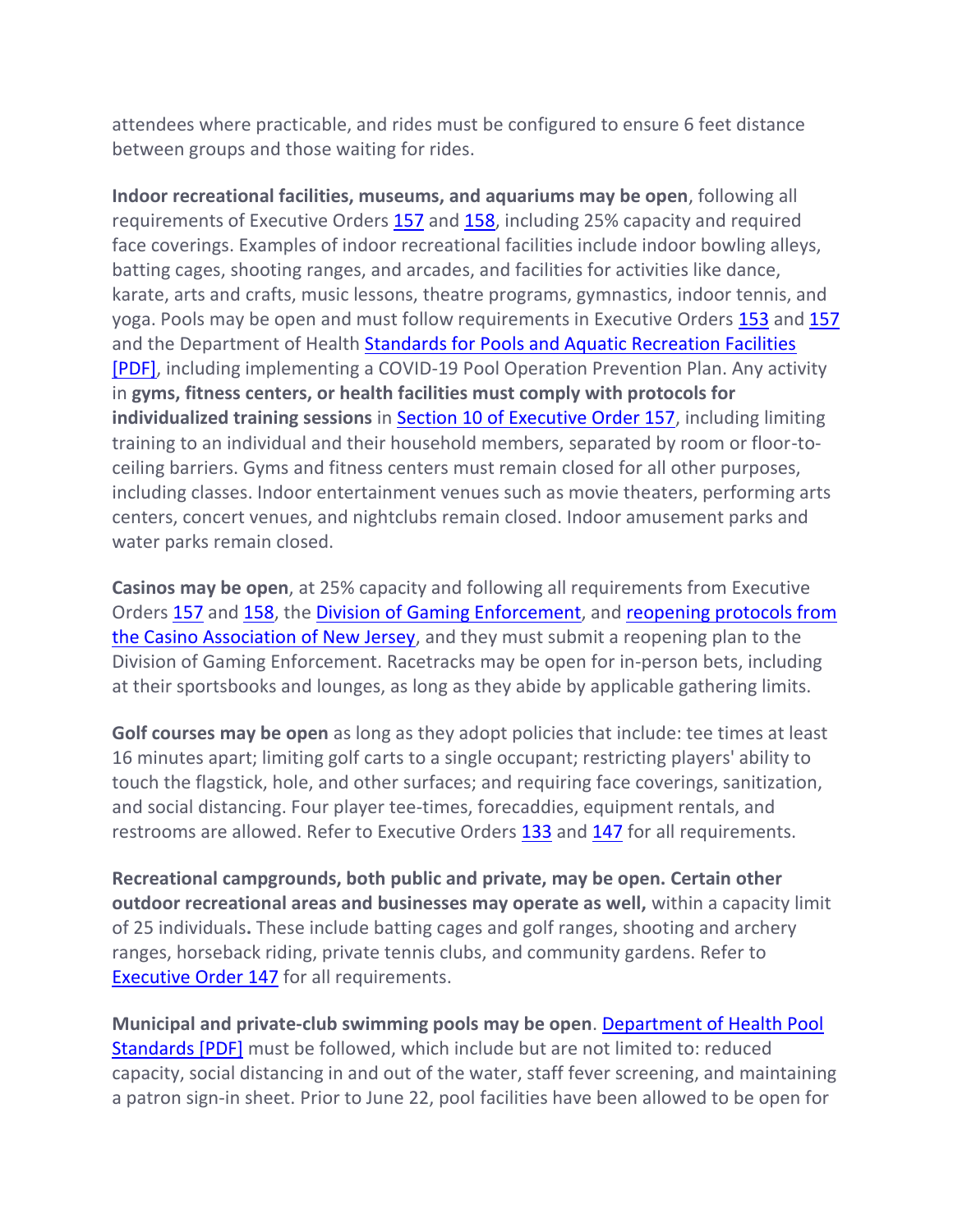the purpose of lifeguard training and lifeguard swimming lessons. Summer camps will be able to use their pools when they reopen on July 6.

**Organized sports activities may operate**. Activities will be limited to sports activities conducted outside, and there can be no contact drills or activities. [Department of Health](https://nj.gov/health/cd/documents/topics/NCOV/COVID_GuidanceForSportsActivities.pdf)  [Guidance for Sports Activities](https://nj.gov/health/cd/documents/topics/NCOV/COVID_GuidanceForSportsActivities.pdf) must be followed.

**Career and training schools may be open as of July 1, 2020**, following protocols found in [Executive Order 155.](http://d31hzlhk6di2h5.cloudfront.net/20200618/93/ef/4a/70/ceda8e752436fa3b0787480e/EO-155.pdf)

**Libraries may be open to patrons**, following requirements in [Paragraph 7 of Executive](http://d31hzlhk6di2h5.cloudfront.net/20200626/bd/e2/5a/21/e985afde33502a8d776c8536/EO-157.pdf)  [Order 157,](http://d31hzlhk6di2h5.cloudfront.net/20200626/bd/e2/5a/21/e985afde33502a8d776c8536/EO-157.pdf) including limiting capacity to 25%.

**Horse-racing** can take place. Fans will not be allowed into racetrack grandstands.

**Gatherings of vehicles, such as drive-in movies or religious services, are allowed**, so long as all participants remain in their vehicle, all vehicles remain closed (unless the vehicles are at least 6 feet apart), organizers wear face coverings and all appropriate protective equipment, and contactless payment is offered.

#### **Chartered-boat services, including fishing and watercraft rentals, may operate**.

**Transportation Carriers** must comply with restrictions in [Executive Order 125,](http://d31hzlhk6di2h5.cloudfront.net/20200411/02/ce/98/18/df879dd4a5159a854f43d1f8/EO-125.pdf) which include, but aren't limited to, cutting capacity on all trains, buses, light rail vehicles, and paratransit vehicles to 50% of maximum, allowing back door entry where possible, infection control practices, and requiring face coverings.

**If your business falls into one of the blanket exemption categories, you may operate**; these businesses include:

- Health care or medical service providers;
- Essential services for low-income residents, including food banks;
- The media;
- Law enforcement;
- Federal government operations, or the movement of federal officials in their official capacity.

**Construction projects, including nonessential construction, may operate**; construction projects must follow all protocols in **Paragraph 2 of Executive Order 142**, including social distancing, limited sharing of tools or machinery, limited meeting size and staggered start times, all required infection control practices and sanitation, and required face coverings.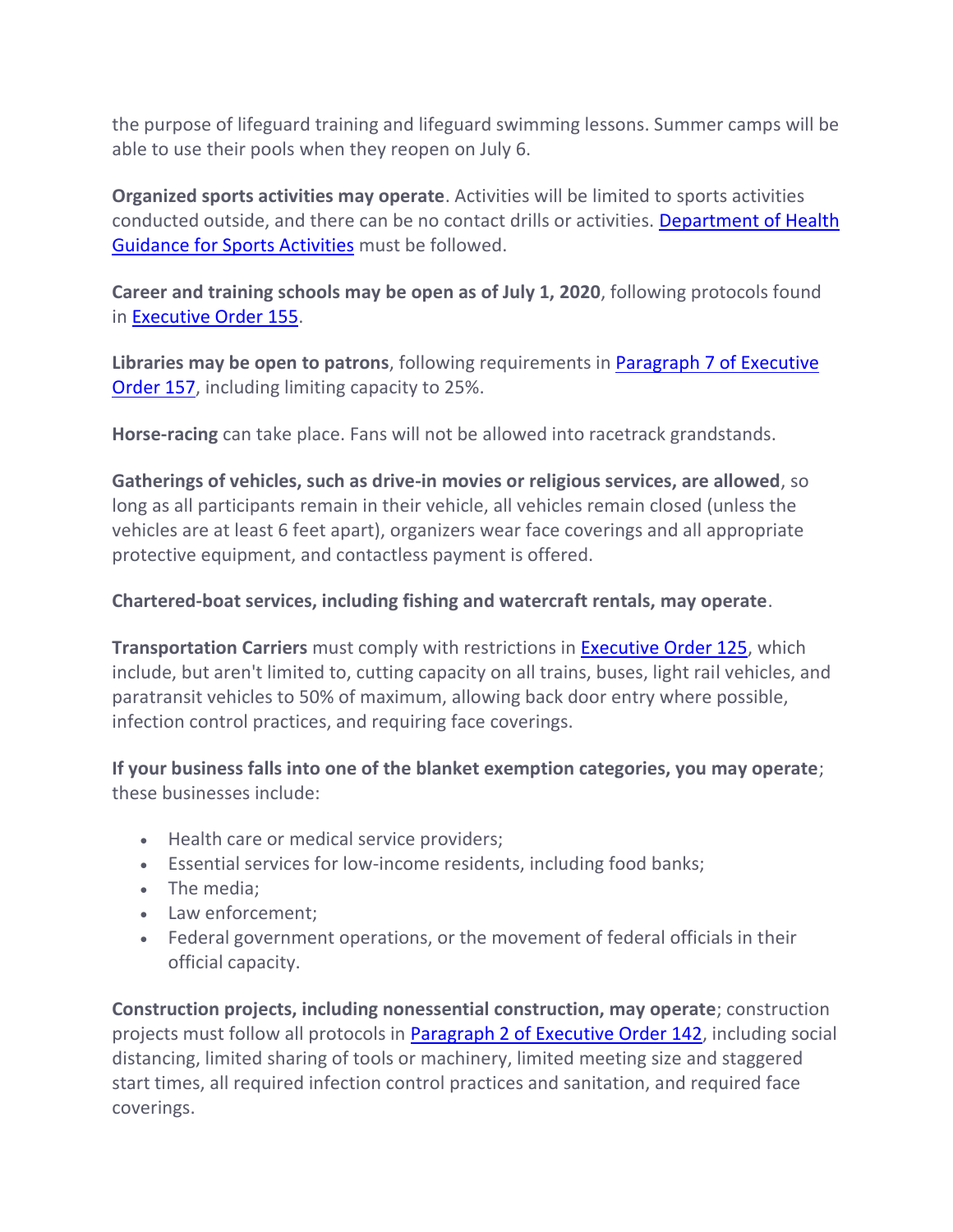## Businesses That Must Be Closed

**Indoor entertainment venues must be closed**, including movie theaters, performing arts centers, concert venues, and nightclubs. Indoor amusement parks and water parks remain closed.

**In-person clinical, lab, and hands-on programming at institutions of higher education will be able to resume July 6, 2020**, subject to the submission of the institution's restart plan.

**Youth day camps will be able to resume on July 6, 2020**, including municipal summer recreation programs, only if they comply with required youth camp COVID-19 standards and they submit an attestation at least 24 hours prior to opening; see the Department [of Health's Youth Camps page](https://nj.gov/health/ceohs/sanitation-safety/youthcamps.shtml) for all guidelines and forms. Residential and overnight camps are prohibited from operating.

## Other Information

Gatherings of individuals, such as parties, celebrations, or other social events, are allowed at limited capacities and also subject to all other current business closures and restrictions. Indoor gatherings are permitted at 25% of a room's capacity or 100 persons, whichever is lower; attendees at indoor gatherings must wear face coverings and stay 6 feet apart. Outdoor gatherings are limited to 500 persons, with an exception allowing no limits for First Amendment-protected outdoor activity, including political protests or outdoor religious services. (The CDC defines gatherings to include conferences, large meetings, parties, festivals, events, weddings, and other types of assemblies.)

Manufacturing, industrial, logistics, ports, shipping, food production, food delivery, and other commercial operations may continue to operate; manufacturing, warehouses, and other commercial buildings must follow protocols as described in [Paragraphs 3, 4, and 5](http://d31hzlhk6di2h5.cloudfront.net/20200408/c8/1b/61/37/b3f185e69487ad0f80d760b1/EO-122.pdf)  [of Executive Order 122,](http://d31hzlhk6di2h5.cloudfront.net/20200408/c8/1b/61/37/b3f185e69487ad0f80d760b1/EO-122.pdf) including immediate separation of workers with COVID-19 symptoms, notification of any workers exposed to COVID-19, limited group size and staggered start times, all required infection control practices and sanitation, and required face coverings.

Marine terminals in the Port of New York and New Jersey are open and fully operational. For additional information and updates, please check the [Port of NY & NJ](https://www.panynj.gov/port/en/index.html)  [website](https://www.panynj.gov/port/en/index.html) as well as register for [Port e-alerts,](https://www.panynj.gov/port-authority/en/alerts.html) log into the [Port Truck Pass portal,](https://www.porttruckpass.com/) or subscribe to the [Breaking Waves newsletter.](https://www.portbreakingwaves.com/newsletter-signup/)